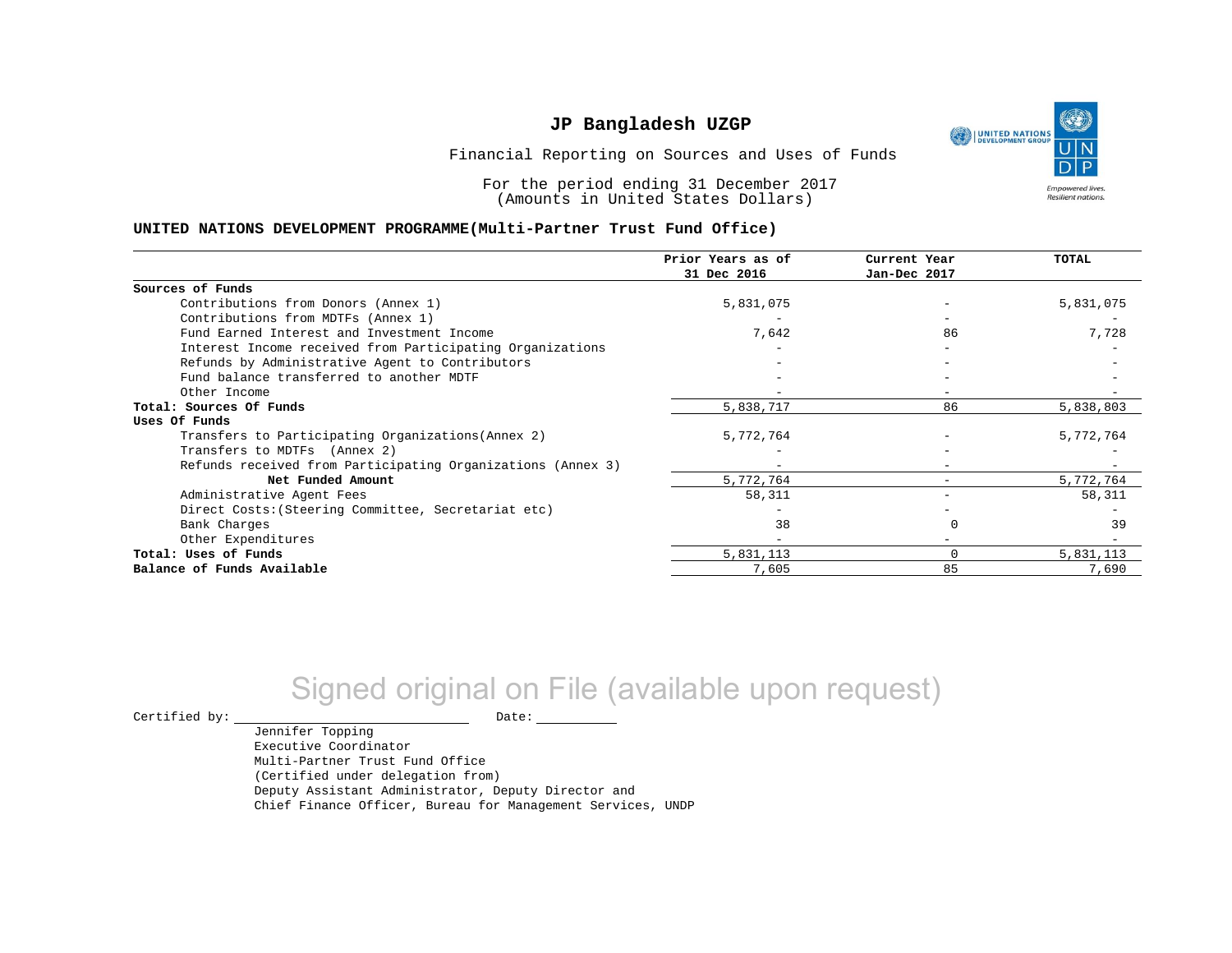

Financial Reporting on Sources and Uses of Funds

For the period ending 31 December 2017 (Amounts in United States Dollars)

#### **UNITED NATIONS DEVELOPMENT PROGRAMME(Multi-Partner Trust Fund Office)**

**Annex - 1: Contributions**

|                                | Prior Years as of | Current Year             | TOTAL     |
|--------------------------------|-------------------|--------------------------|-----------|
|                                | 31 Dec 2016       | Jan-Dec 2017             |           |
| From Contributors              |                   |                          |           |
| SWISS AGY FOR DEVELOPMENT & CO | 5,831,075         | $\overline{\phantom{0}}$ | 5,831,075 |
| Total: Contributions           | 5,831,075         | $-$                      | 5,831,075 |

# Signed original on File (available upon request)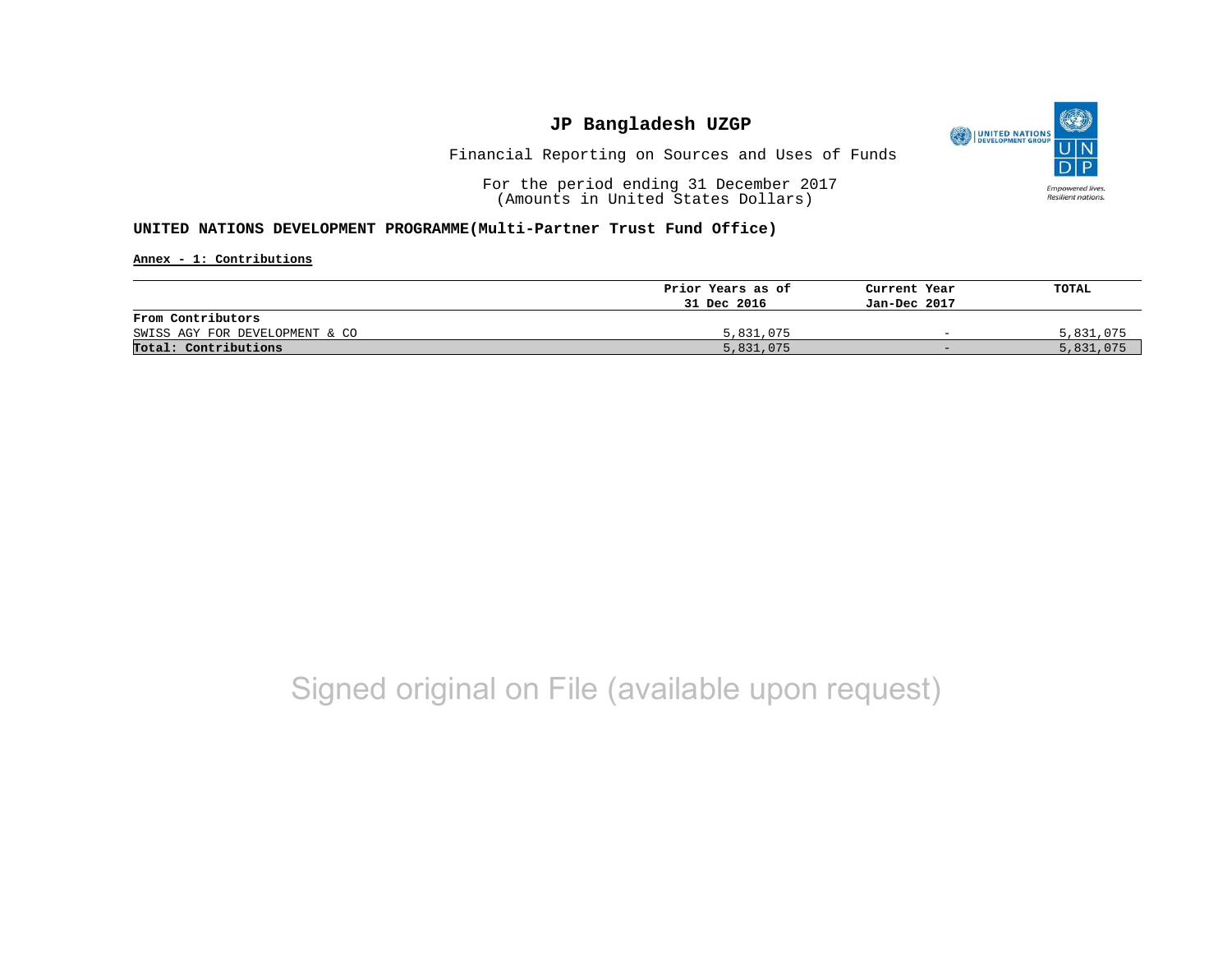

Financial Reporting on Sources and Uses of Funds

For the period ending 31 December 2017 (Amounts in United States Dollars)

#### **UNITED NATIONS DEVELOPMENT PROGRAMME(Multi-Partner Trust Fund Office)**

**Annex - 2: Transfers**

| TOTAL     |
|-----------|
|           |
|           |
|           |
| 1,327,735 |
| 4,445,028 |
|           |
| 5,772,764 |
|           |

# Signed original on File (available upon request)